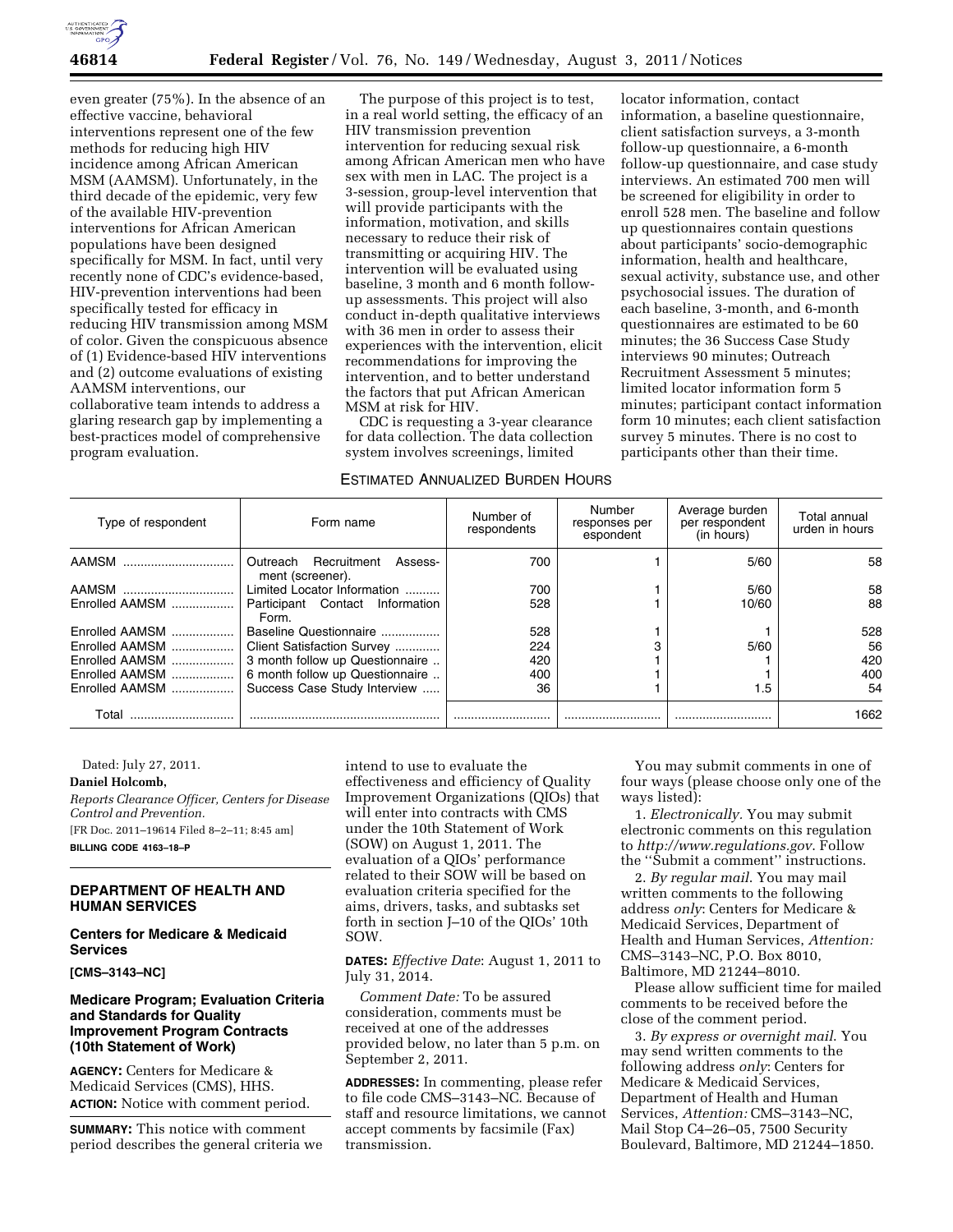4. *By hand or courier*. Alternatively, you may deliver (by hand or courier) your written comments *only* to the following addresses prior to the close of the comment period:

a. For delivery in Washington, DC: Centers for Medicare & Medicaid Services, Department of Health and Human Services, Room 445–G, Hubert H. Humphrey Building, 200 Independence Avenue, SW., Washington, DC 20201.

(Because access to the interior of the Hubert H. Humphrey Building is not readily available to persons without Federal government identification, commenters are encouraged to leave their comments in the CMS drop slots located in the main lobby of the building. A stamp-in clock is available for persons wishing to retain a proof of filing by stamping in and retaining an extra copy of the comments being filed.)

b. For delivery in Baltimore, MD: Centers for Medicare & Medicaid Services, Department of Health and Human Services, 7500 Security Boulevard, Baltimore, MD 21244–1850.

If you intend to deliver your comments to the Baltimore address, call telephone number (410) 786–9994 in advance to schedule your arrival with one of our staff members.

Comments erroneously mailed to the addresses indicated as appropriate for hand or courier delivery may be delayed and received after the comment period.

For information on viewing public comments, see the beginning of the **SUPPLEMENTARY INFORMATION** section. **FOR FURTHER INFORMATION CONTACT:** 

Alfreda Staton, 410–786–4194. **SUPPLEMENTARY INFORMATION:** *Inspection of Public Comments:* All comments received before the close of the

comment period are available for viewing by the public, including any personally identifiable or confidential business information that is included in a comment. We post all comments received before the close of the comment period on the following Web site as soon as possible after they have been received: *[http://](http://www.regulations.gov) [www.regulations.gov](http://www.regulations.gov)*. Follow the search instructions on that Web site to view public comments.

Comments received timely will also be available for public inspection as they are received, generally beginning approximately 3 weeks after publication of a document, at the headquarters of the Centers for Medicare & Medicaid Services, 7500 Security Boulevard, Baltimore, Maryland 21244, Monday through Friday of each week from 8:30 a.m. to 4 p.m. To schedule an appointment to view public comments, phone 1–800–743–3951.

#### **I. Background**

Section 1153(h)(2) of the Social Security Act (the Act) requires the Secretary of the Department of Health and Human Services to publish in the **Federal Register** the general criteria and standards that will be used to evaluate the effective and efficient performance of contract obligations by the Quality Improvement Organizations (QIOs), and to provide the opportunity for public comment with respect to these criteria and standards. This notice describes the general criteria that will be used to evaluate QIO performance under the 10th Statement of Work (SOW) contract beginning August 1, 2011.

# **II. Provisions of the Notice With Comment Period**

#### *Description*

Under the 10th SOW, QIOs are responsible for completing the requirements for the following Aims: Beneficiary and Family Centered Care; Improve Individual Care—A Patient Safety Aim with components focused on Healthcare Associated Infections (HAIs), Pressure Ulcers, Physical Restraints, Nursing Home Systemic Improvement, Adverse Drug Events, Quality Reporting and Improvement; Integrate Care for Populations and Communities—A Care Transitions Aim; and Improve Health for Populations and Communities—A Prevention Aim. The ability to achieve the goals for each Aim will be through the following Drivers: Learning and Action Networks, Technical Assistance, and the Care Reinvention through Innovation Spread (CRISP) Model. (Detailed information for each Aim and Driver may be found in sections C.6. through C.10. of the 10th SOW posted at the *<http://www.fedbizopps.gov>*Web site.)

*Beneficiary and Family Centered Care (See Section C.6 of the 10th Statement of Work)* 

The Beneficiary and Family Centered Care Aim focuses on: QIO statutorily mandated case review activities as well as interventions to promote responsiveness to beneficiary and family needs; providing opportunities for listening to and addressing beneficiary and family concerns; and providing resources for beneficiaries and caregivers in decision making. Beneficiary-generated concerns provide an excellent opportunity to explore root causes, develop alternative approaches to improving care, and improve beneficiary and family experiences with the health care system. Beneficiary and family engagement and activation efforts are needed to produce the best possible

outcomes of care. These QIO beneficiary and family centered efforts align with the National Quality Strategy, which encourages patient and family engagement.

### *Improve Individual Patient Care (Patient Safety) Initiatives (See Section C.7 of the 10th Statement of Work)*

The Patient Safety initiatives are designed to help achieve the goals of improving individual patient care by: Reducing Healthcare-Associated Infections (HAIs)—Central Line Bloodstream Infections (CLABSI), Catheter-Associated Urinary Tract Infections (CAUTI), Clostridium Difficile Infections (CDI) and Surgical-Site Infections (SSI); Reducing Healthcare Acquired Conditions in Nursing Homes—Pressure Ulcers and Physical Restraints; Developing a learning and action network to begin to make forward progress toward a safer system of care; reducing Adverse Drug Events (ADEs) and medication-related harm; and providing technical assistance to hospitals to improve their quality of care related to Medicare programs such as the Hospital Inpatient Quality Reporting (IQR) Program and the Hospital Outpatient Quality Reporting (OQR) Program to promote quality improvement and transparency for consumer decision making through publicly reported quality data.

## *Integrate Care for Populations and Communities (See Section C.8 of the 10th Statement of Work)*

The QIO work must improve the quality of care for Medicare beneficiaries who transition among care settings through a comprehensive community effort. These efforts aim to reduce readmissions following hospitalization and to yield sustainable and replicable strategies to achieve high-value health care for sick and disabled Medicare beneficiaries.

# *Improve Health for Populations and Communities (See Section C.9 of the 10th Statement of Work)*

The QIO must improve population and community health through prevention and early diagnosis by: Improving flu immunizations of patients ages 50 and older during the flu season; improving pneumococcal immunization of patients ages 65 and older; improving appropriate low-dose aspirin therapy use in patients with ischemic vascular disease; improving blood pressure control in patients with hypertension; improving low-density lipoproteincholesterol (LDL–C) control among adults with ischemic vascular disease; improving tobacco cessation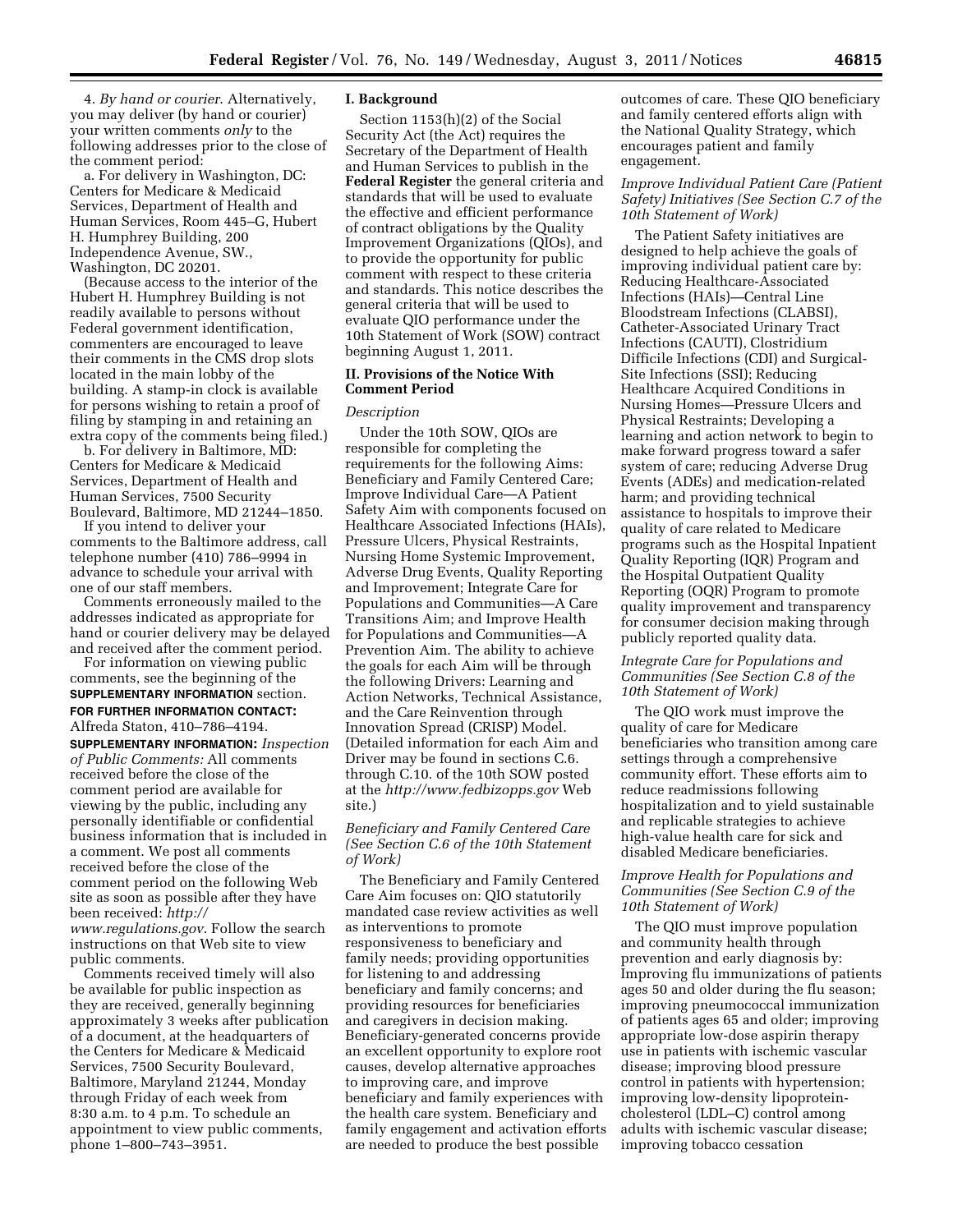intervention among adult patients who smoke (screening and cessation counseling); improving colorectal cancer screening in patients ages 50 through 75; improving breast cancer screening in women ages 40 through 69; improving participation in the Physician Quality Reporting System (PQRS); improving the use of Electronic Health Records (EHRs) for care management; and integrating health information technology to achieve meaningful use and improve care coordination and prevention goals.

*Drivers—Learning and Action Networks, Technical Assistance, and Care Reinvention Through Innovation Spread (CRISP) Model (See Section C.10 of the 10th Statement of Work)* 

Learning and Action Networks are mechanisms by which large scale improvement around a given aim is fostered, studied, adapted, and rapidly spread regardless of the change methodology, tools, or time-bounded initiative that is used to achieve the aim. Learning Action Networks collaborate with the Regional Extension Centers with respect to quality improvement and health IT/data related issues. Learning and Action Networks consciously manage knowledge as a valuable resource. They engage leaders around an action based agenda. The network creates opportunities for indepth learning and problem solving, it accepts all offers of support seeking to catalyze interested parties, and it is transparent, flexible, interchangeable, and purposeful.

It is expected that the QIO will develop and facilitate sustainable Learning and Action Networks within their respective State, as well as participate in CMS supported and facilitated Learning and Action Networks, which will function to support QIO activities at the local level. The QIO must develop a team(s) (number and composition to be determined by the QIO) that is responsible for supporting and facilitating the Learning and Action Networks for their respective State. This team is responsible for creating interest and active participation in the Learning and Action Networks from vested parties within the State around a specific aim(s).

The QIO must provide technical assistance to providers, facilities, and partners. The QIO must offer direct assistance related to quality improvement questions and needs to support local providers in making changes by connecting the requestor with quality improvement knowledge, providing follow-up available at the

local and national level. The QIO must rely on their own internal resources, those of the community, those availed by Federal agencies, and those of the National Coordinating Centers. The QIO must provide technical assistance to individual providers, provider groups or health care systems upon their request as well as upon the direction of CMS.

In general, technical assistance is more focused, limited, and directed than activities of the Learning and Action Networks although it could be a component of these activities. Some activities include the following:

• The QIO is expected to develop and spread a sustainable infrastructure by facilitating the adoption of change from the QIO to a provider, provider group or health care system.

• The QIO will ensure that each initiative includes a sustainability plan and the QIO will work to achieve consensus among participants so that the quality improvement efforts will continue as the need continues.

• The QIO will identify pertinent data resources available to support the local provider community. This includes claims data, data organized by other contractors, data available from the Centers for Disease Control, National Institutes of Health, World Health Organization, the Census Bureau, the community information available through the coordinating center, the Center for Medicare and Medicaid Innovation, and the Agency for Healthcare Research and Quality. The QIO must conduct data analysis and develop meaningful data reports to be used by the local provider community, Learning and Action Networks and breakthrough initiatives.

The Care Reinvention through Innovation Spread (CRISP) Model is the framework for supporting the communications and outreach activities required to complete all Aims of the 10th SOW successfully. The CRISP Model is designed to minimize internal fragmentation, siloing, and duplication or conflict of messages across individual QIOs and the QIO Program as a whole. The Model is used through all activities of the 10th SOW so that all QIO operations are stakeholder-centric and focus on at least one of the three phases of communicating with stakeholders about quality improvement work: (1) Initiation and ''will building''; (2) engagement and maintenance; and (3) retention and sustainment throughout the life of the QIO task. The goal of the model is to give access to the right information and services, in the right form, at the right time, to the right people in the right place. The model does this by focusing the QIO's energies

such that each policy, action, and decision is made with an educated and strategic consideration of the impacts they may have on stakeholders.

Under the CRISP Model, the QIO must ensure that Innovation Spread Advisors (ISAs) are identified for their State or territory. This individual(s) would bring knowledge to every QIO Aim (or project) team within the enterprise by: Helping the Aim teams determine who the stakeholders are and what they need; ensuring beneficiary input; facilitating the appropriate mechanisms for stakeholder communication; and determining if activities are successful. The ISA(s) from each QIO must attend CMSsponsored training sessions and serve as brand ambassadors with branding responsibilities as indicated in section C.10.3.

## **III. Evaluation of the Aims and Drivers (See Section J–10 and Section C.5 of the 10th Statement of Work)**

A qualitative and quantitative evaluation will be conducted at the 18th (intermediate evaluation) and 27th months (final evaluation) of the contract with monitoring and measuring for improvement conducted throughout the 3 year contract cycle. The evaluations will be based on the most recent data available to us. The performance results of the evaluation at both time periods (that is, 18 months and 27 months) will be used, in addition to ongoing monitoring activities, to determine the performance on the overall contract. Using lean and rapid techniques, QIOs will be monitored and measured for improvement on an ongoing basis using self-assessment and Contracting Officer Technical Representative (COTR) review. The COTR will complete assessment and review of qualitative and quantitative contract evaluation objectives.

The following categories will serve as the basis for the qualitative evaluation of the Technical Assistance Drivers as specified on Table 1 of section J–10 in the 10th Statement of Work:

• Rapid Cycle Improvement in Quality Improvement Activities and Outputs.

• Customer Focus and Value of the Quality Improvement Activities to Beneficiaries, Participants and CMS.

- Ability To Prepare the Field To Sustain the Improvements.
	- Value Innovation.
	- Commitment to
- ''boundarilessness.''
- Unconditional Teamwork.

The quantitative evaluation of the QIOs will be based on the number of commitments secured, participants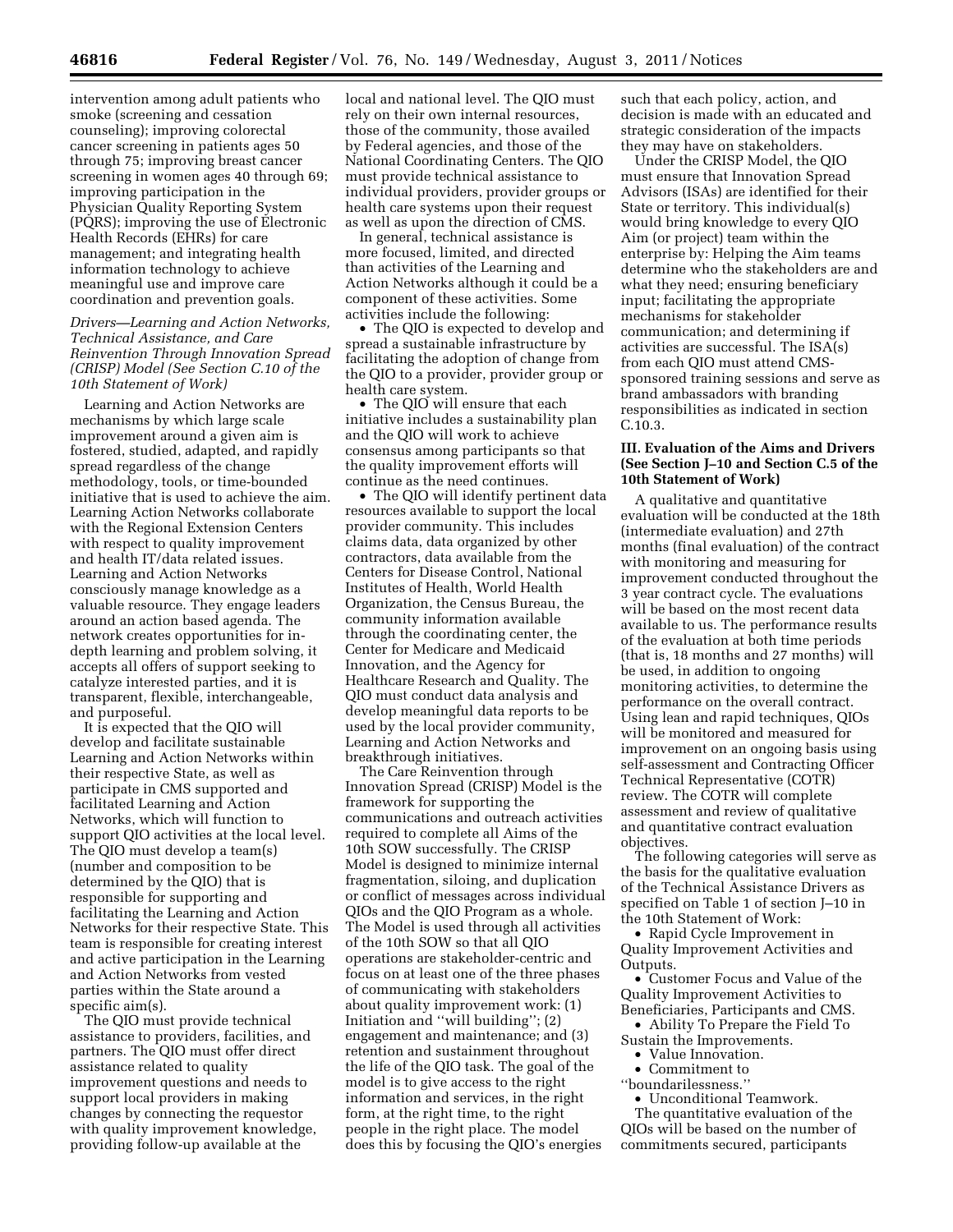engaged, and the results in achievement of the goals as specified on Tables 2 and 3 in section J–10 of the 10th Statement of Work.

The ''Aims Tasks'' the QIO will be evaluated on are as follows:

C.6 Beneficiary and Family Centered Care:

• Case Review;

• Patient and Family Engagement Campaign.

C.7 Improving Individual Patient Care:

• Reduction of Healthcare Associated Infections (CLABSI, CAUTI, CDI, and SSI);

• Reduction of Healthcare Acquired Conditions in Nursing Homes (Pressure Ulcers and the Use of Physical Restraints);

• Reduction of Adverse Drug Events;

• Hospital Inpatient and Outpatient Quality Reporting and Improvement.

C.8 Integrating Care for Populations and Communities:

• Reduction of Hospital Readmissions Through a Comprehensive Community Effort by Improving the Quality of Care for Medicare Beneficiaries Who Transition Among Care Settings.

C.9 Improving Health for Populations and Communities:

• Promotion of Immunizations, Colorectal, and Breast Cancer Screenings;

• Cardiovascular Health Campaign;

• Improving Participation in the Physician Quality Reporting System (PQRS);

• Improving the Use of Electronic Health Records (EHRs) for Care Management;

• Integrating Health Information Technology to Improve Care Coordination, Achieve Meaningful Use, and Achieve Prevention Goals.

The ''Driver Tasks'' the QIO will be evaluated on are as follows:

C.10.1 Supporting and Convening Learning and Action Networks.

C.10.2 Technical Assistance; C.10.3 Care Reinvention Through

Innovation Spread (CRISP) Model. If a QIO is not tasked to work on a

specific area under an ''Aim'' and/or ''Driver,'' the QIO will not be evaluated under that particular area. Any Special Innovation Project that the QIO may carry out will be evaluated separately and will not be considered in the overall evaluation criteria.

In addition to the qualitative and quantitative evaluation in the 18th and 27th months of the contract, we will conduct monitoring activities throughout the course of the contract and will act upon findings as necessary. The performance results of the evaluation at both time periods (that is,

18 months and 27 months) will be used, in addition to ongoing monitoring activities, to determine the overall performance on the contract.

# 18th Month Contract Evaluation

The 18th month contract evaluation will determine if the QIO has met the performance evaluation criteria as specified in J–10 of this Statement of Work. The achievement within each of the ''Aims'' and ''Drivers'' will be evaluated on an individual basis for appropriate contract action. Though, in general, evaluation of each ''Aim'' and/ or ''Driver'' will relate only to that area, we reserve the right to take appropriate contract action in the event of failure in multiple ''Aims'' and/or ''Drivers''.

18th Month Evaluation Criteria: • Pass: Criteria met for the ''Aim''

and/or ''Driver'' as specified in the evaluation section of the ''Aim'' and/or ''Driver.''

• Fail: Criteria not met for the ''Aim'' and/or ''Driver'' as specified in the evaluation section of the ''Aim'' and/or ''Driver.''

# 27th Month Contract Evaluation

The 27th month contract evaluation will determine if the QIO has met the performance evaluation criteria as specified in each of the ''Aims'' and ''Drivers'' areas of the 10th SOW. The achievement within the ''Drivers'' and ''Aims'' will be evaluated on an individual basis for appropriate contract action.

27th Month Evaluation Criteria:

• Pass: Criteria met for the ''Aim'' and/or ''Driver'' as specified in the evaluation section of the ''Aim'' and/or ''Driver.''

• Fail: Criteria not met for the ''Aim'' and/or ''Driver'' as specified in the evaluation section of the ''Aim'' and/or ''Driver.''

# Overall Contract Evaluation

The results of the 18th and 27th month evaluation periods, in addition to ongoing monitoring activities, will be used to determine how the contractor performed on the overall contract.

If we choose, we may notify the QIO of our intention not to renew the QIO contract and inform the QIO of their rights under the current statute.

Any failure at the 18th or 27th month evaluation for any ''Aim or Driver'' may result in that QIO receiving an adverse past performance evaluation. Further, failure may impact on the QIO's ability to continue similar work in or eligibility for award of the 11th SOW.

The list of measures and performance criteria for each QIO will be recorded on the CMS Dashboard, which will be

available on QIOnet (*[http://](http://qionet.sdps.org) [qionet.sdps.org](http://qionet.sdps.org)*), the standard information system that supports the QIO Program. We will also post these measures on the publicly accessible CMS Web site (*<http://www.cms.gov>*).

We will monitor the QIO's performance on the ''Aims'' and ''Drivers'' against established criteria on at least a quarterly basis, and may take appropriate contract action (for example, providing warning for the need for adjustment, instituting a formal correction plan, terminating an activity, or recommending early termination of a contract because of failure to meet contract timelines as specified in sections C.6 through C.10.).

We reserve the right at any point, prior to the notification of our intention not to continue the option for an ''Aim'' and/or ''Driver'' and/or to renew the contract, to revise measures or adjust the expected minimum thresholds for satisfactory performance or remove criteria from an ''Aim'' and/or ''Driver'' evaluation protocol for any reason, including, but not limited to, data gathered based on experience with the amount of improvement achieved during the contract cycle or in pilot projects currently in progress, information gathered through evaluation of the QIO Program overall, or any unforeseen circumstances. Further, in accordance with standard contract procedures, we reserve the right at any time to discontinue an ''Aim'' and/or ''Driver'' or any other part of this contract regardless of QIO performance on the ''Aim'' and/or ''Driver''.

### **IV. Collection of Information Requirements**

This document does not impose information collection and recordkeeping requirements. Consequently, it need not be reviewed by the Office of Management and Budget under the authority of the Paperwork Reduction Act of 1995.

#### **V. Response to Comments**

Because of the large number of public comments we normally receive on **Federal Register** documents, we are not able to acknowledge or respond to them individually. We will consider all comments we receive by the date and time specified in the **DATES** section of this preamble, and, when we proceed with a subsequent document, we will respond to the comments in the preamble to that document.

#### **VI. Regulatory Impact Statement**

In accordance with the provisions of Executive Order 12866, this notice was